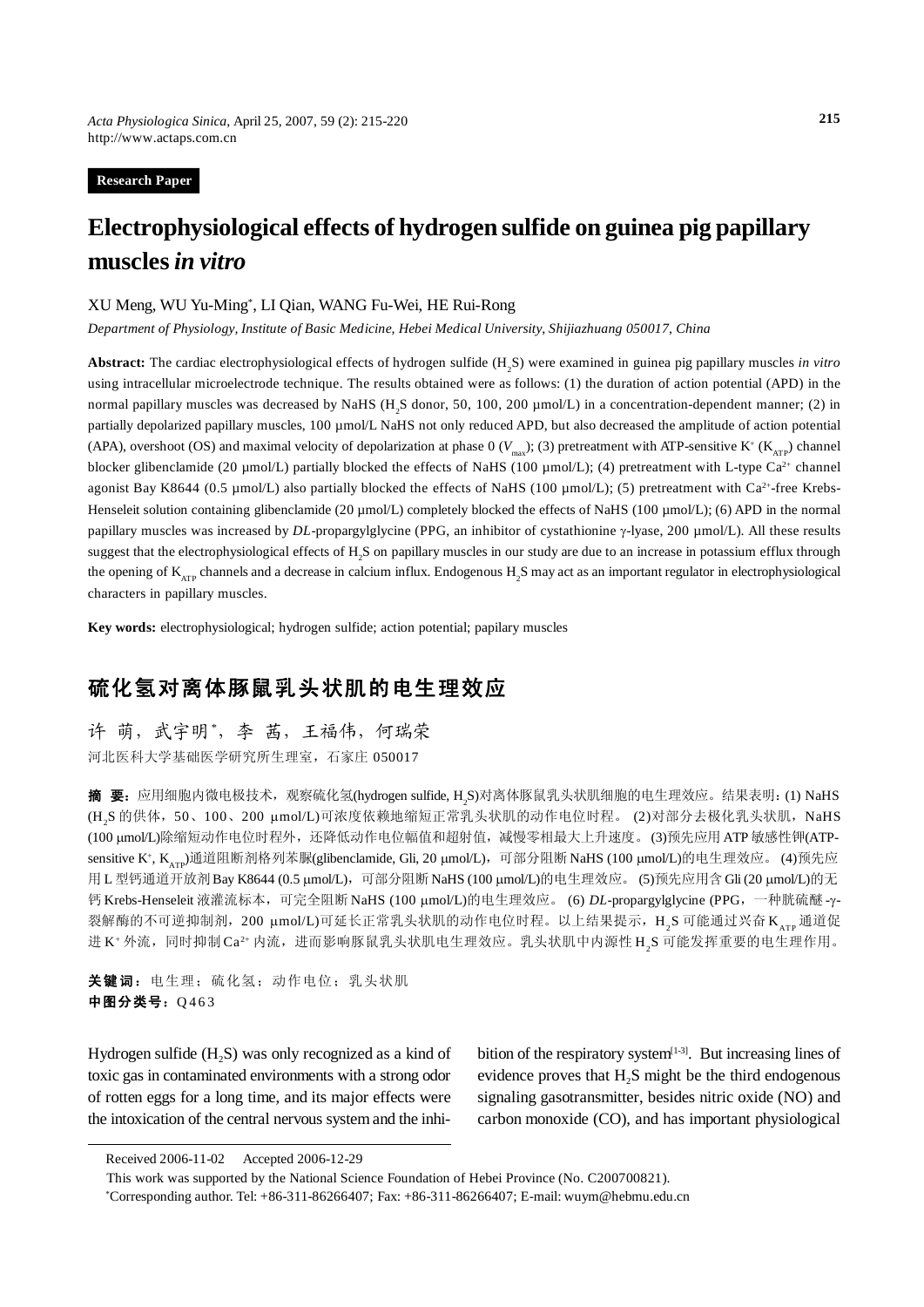functions<sup>[4]</sup>.

Endogenous  $H_2S$  may be generated by two pyridoxal-5'phosphate-dependent enzymes — cystathionine β-synthase (CBS) and cystathionine γ-lyase (CSE) in mammalian tissues which use *L*-cysteine as the main substrate<sup>[5-7]</sup>. The expressions of these two enzymes are tissue-type specific $[4]$ . H2S is directly produced in myocardial tissues, arterial and venous tissues by CSE<sup>[8-10]</sup>. *DL*-propargylglycine (PPG) is a specific inhibitor of CSE, which can suppress endogenous  $H_2S$  production<sup>[11]</sup>.

H2S has vasorelaxant function and the underlying mechanism is being studied. In vascular smooth muscle cells (VSMCs), the opening of ATP-sensitive potassium  $(K<sub>ATP</sub>)$ channels and the entrance of extracellular calcium were reported to be involved in H<sub>2</sub>S actions, while cGMP and Ca2+-dependent potassium channel pathways were not included<sup>[9,12]</sup>.  $H_2S$  is the first identified gaseous opener of  $K_{AP}$  channels in VSMCs<sup>[9]</sup>.  $K_{AP}$  channels are widely distributed in the myocardium and opening of them is an important endogenous cardioprotective mechanism $[13]$ . H<sub>2</sub>S plays a negative inotropic role in the heart and could be endogenously produced by the cardiac tissues as a physiological cardiac function regulator, which is mediated by  $K_{ATP}$  channel pathway<sup>[8]</sup>. In addition, our laboratory demonstrated that  $H<sub>2</sub>S$  could facilitate carotid sinus baroreflex through the opening of  $K_{ATP}$  channels and further closing calcium channel<sup>[14]</sup>. Therefore,  $H_2S$  also palys an important role in the modulation of blood pressure. The present study was undertaken to investigate the electrophysiological effects of H2S on guinea pig papillary muscles *in vitro* and the underlying mechanism(s).

### **1 MATERIALS AND METHODS**

#### 1.1 *Electrophysiological measurement*

Guinea pigs of either sex (weighing 300-400 g, provided by the Experimental Animal Center of Hebei Province) were killed with a single blow on the head and the hearts were removed and placed in cold (0-4 °C) Krebs-Henseleit (K-H) solution. The papillary muscles were cut from the right ventricle and then pinned on a thin silicon disc at the bottom of a perfusion chamber. The preparation was perfused (4 mL/min) with K-H solution of the following composition (in mmol/L): NaCl 118.0, NaHCO<sub>3</sub> 25.0, KCl 4.7,  $MgSO_4$  1.6, CaCl, 2.5, KH<sub>2</sub>PO<sub>4</sub> 1.2 and glucose 11.1 at  $(35.0\pm0.5)$  °C. K-H solution was saturated by a mixture of 95%  $O_2$  and 5%  $CO_2$  and pH was 7.39 $\pm$ 0.03. The papillary muscles were paced by square pulse (1 Hz, 1 ms, 1.5

times threshold) provided by a simulator (SEN-3201, Nihon Kohden). The transmembrane action potentials (APs) were recorded by 3 mol/L KCl-filled micropipettes (a tip resistance of 10-20 MΩ) coupled to a high input impedance amplifier (MEZ 8201, Nihon Kohden). The amplified signals were fed to an A/D converter and processed by a microcomputer. Resting potential (RP), overshoot (OS), amplitude of AP (APA), maximal rate of depolarization at phase  $0 (V_{\text{max}})$ , duration of AP (APD), 50% of APD (APD<sub>50</sub>) and 90% of APD (APD $_{90}$ ) were analyzed, and plateau period duration (PPD) was calculated from regression analysis of repolarization at phase 2 and phase  $3^{[15,16]}$ .

#### 1.2 *Experimental protocols*

### 1.2.1 *Electrophysiological effects of H<sub>2</sub>S on normal papillary muscles*

APs were recorded after equilibrium for 1 h. After recording of 3 control APs, NaHS  $(50, 100, 200 \mu mol/L)$  were applied respectively. APs were then recorded at 5, 10, 15, 20, 25, 30, 35, 40, 45, 50, 55 min after application of NaHS. The preparation was washed with K-H solution to observe the recovery of AP.

### 1.2.2 *Electrophysiological effects of H<sub>2</sub>S on partially depolarized papillary muscles*

The preparations were equilibrated for 1 h in the normal K-H solution. Then slow response AP was induced in the papillary muscles by exposing the preparation to K-H solution containing KCl (18 mmol/L) and isoprenaline  $(1.5 \,\mu$ mol/ L). After recording of 3 control APs, NaHS (100 µmol/L) was administered and APs were recorded.

1.2.3 *Effects of K<sub>ATP</sub> channel blocker glibenclamide (Gli) on H2S-induced changes of AP in papillary muscles* The effects of NaHS (100 µmol/L) alone were observed. Then after pretreatment with Gli  $(20 \mu \text{mol/L})$  for 20 min, NaHS (100 µmol/L) was added and APs were recorded.

1.2.4 *Effects of L-type calcium channel agonist Bay K8644 on H2S-induced changes of AP in papillary muscles*

The effects of NaHS (100 µmol/L) alone were observed. Then after pretreatment with Bay K8644 (0.5 µmol/L) for 15 min, NaHS (100 µmol/L) was added and APs were recorded.

1.2.5 *Effects of H2S on AP in normal papillary muscles superfused with Ca2+-free K-H solution containing Gli* The effects of NaHS (100 µmol/L) alone were observed firstly. Then after superfusion with  $Ca^{2+}$ -free K-H solution instead of the normal K-H solution for 50 min, the preparation continued to be exposed to Ca2+-free K-H so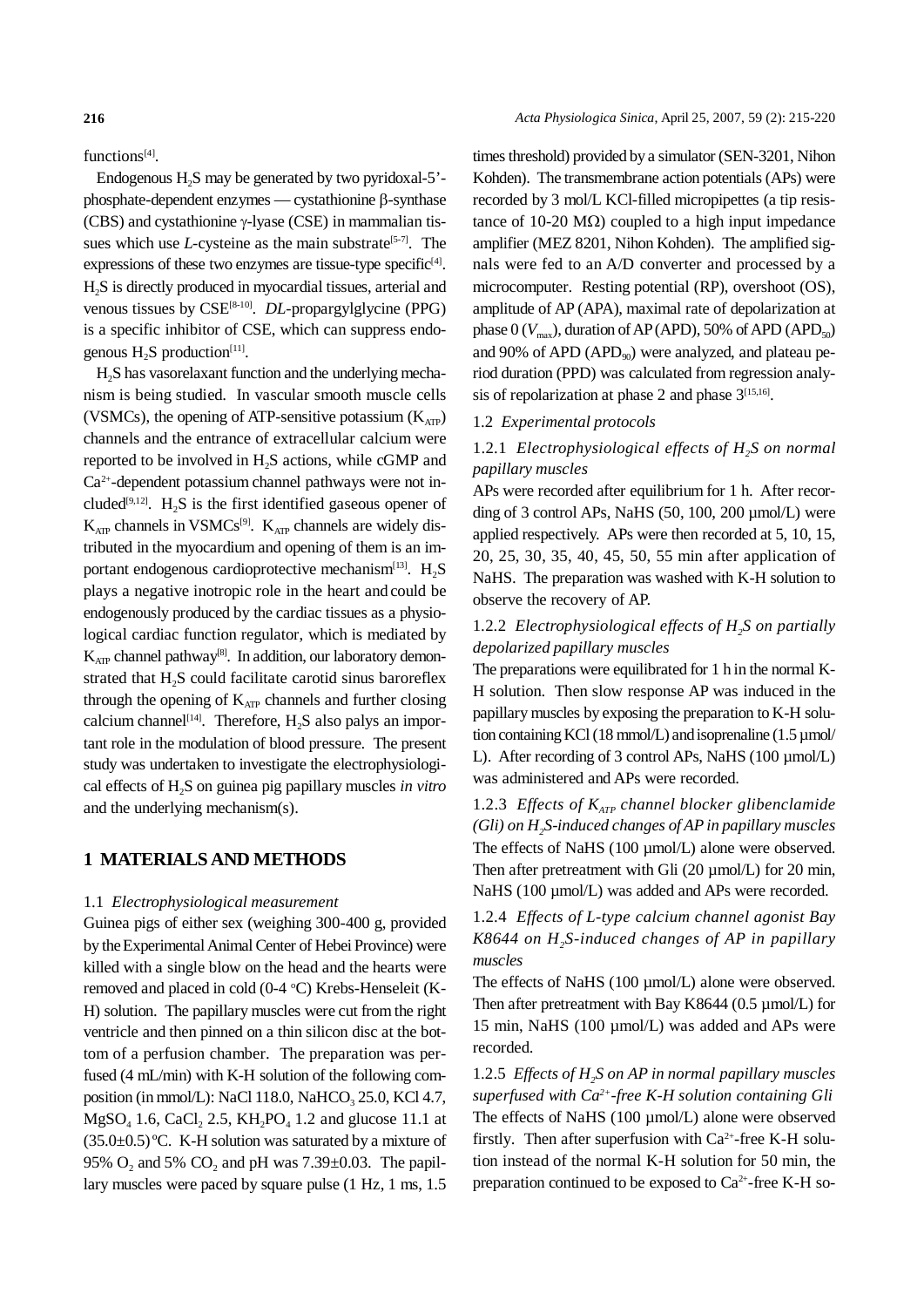lution containing Gli (20 µmol/L) for 20 min. And then NaHS (100 µmol/L) was added and APs were recorded.

### 1.2.6 *Electrophysiological effects of CSE inhibitor PPG on normal papillary muscles*

APs were recorded after equilibrium for 1 h. After recording of 3 control APs, PPG (200 µmol/L) was applied. APs were then recorded at 5 min interval lasting for 150 min after application of PPG.

#### 1.3 *Biochemicals and reagent*

NaHS, Bay K8644 and PPG were purchased from Sigma. Gli was purchased from Tianjin Institute of Medical and Pharmaceutical Industry. NaHS was used as a donor of H2S. NaHS was employed in these experiments for a better definition of H<sub>2</sub>S concentration in solution than bubbling H<sub>2</sub>S gas. NaHS dissociates to Na<sup>+</sup> and HS<sup>-</sup> in solution. Thereafter HS<sup>-</sup> associates with  $H^+$  and produces  $H_2S$ . Approximately one-third of H<sub>2</sub>S in aqueous solution exists in the undissociated form  $(H, S)$ , whilst the remaining twothirds of  $H_2S$  exists as  $HS^-$  which is in equilibrium with H<sub>2</sub>S<sup>[10]</sup>. Gli was initially dissolved in dimethylsulfoxide (DMSO, 100 µmol/L). The final concentration of DMSO in the K-H solution was 0.04% (*V*/*V*). Bay K8644 was dissolved in 99% ethyl alcohol. PPG was dissolved in distilled water.

#### 1.4 *Statistics*

All data were presented as means±SEM. The differences of the parameters between before and after chemical application were analyzed by paired Student's *t* test. Differences between groups were assessed by one-way ANOVA and unpaired *t* test. Statistical significance was set at *P*<0.05.

#### **2 RESULTS**

2.1 Effects of H<sub>2</sub>S on AP in normal papillary muscles Compared with that in the control group, PPD,  $APD<sub>50</sub>$ ,  $APD<sub>90</sub>$  and APD were decreased by NaHS (50-200 µmol/ L) in a concentration-dependent manner. The effects occurred after 5-20 min of superfusion of NaHS and reached the peak within 30-45 min. NaHS  $(50, 100 \mu \text{mol/L})$  significantly decreased PPD,  $APD_{50}$ ,  $APD_{90}$  and  $APD$  ( $P<$ 0.05, *P*<0.01) but had no significant effect on the other parameters of AP (*P*>0.05). High concentration of NaHS (200  $\mu$ mol/L) decreased not only PPD, APD<sub>50</sub>, APD<sub>90</sub> and APD (*P*<0.001), but also APA (*P*<0.05) (Table 1, Fig.1*A*).



Fig.1. Effects of NaHS on the action potential in normal and partially depolarized guinea pig papillary muscles. *A*: Normal papillary muscle. a: control; b: 50 µmol/L NaHS; c: 100 µmol/L NaHS; d: 200 µmol/L NaHS. *B*: Partially depolarized papillary muscle. a: control; c: 100 µmol/L NaHS. The records in *A* or *B* were from the same cell. Similar results were obtained in others cells.

### 2.2 Effects of H<sub>2</sub>S on AP in partially depolarized **papillary muscles**

In partially depolarized papillary muscles induced by high K<sup>+</sup>, NaHS (100  $\mu$ mol/L) not only decreased PPD, APD<sub>50</sub>, APD<sub>90</sub> and APD (*P*<0.05, *P*<0.01), but also reduced APA, OS and *V*max (*P*<0.01, *P*<0.001) (Table 2, Fig.1*B*).

Table 1. Effects of  $H<sub>2</sub>S$  on the parameters of action potential in guinea pig papillary muscles

| Group           | RP(mV)          |                | $OS(mV)$ APA $(mV)$ | $V_{\text{max}}$ (V/s) | PPD (ms)                     | $APD50$ (ms)                  | $APDoo$ (ms)                                                                          | $APD$ (ms)       |
|-----------------|-----------------|----------------|---------------------|------------------------|------------------------------|-------------------------------|---------------------------------------------------------------------------------------|------------------|
| Control         | $-84.2+2.3$     | $34.9 + 3.8$   | $119.0 + 3.1$       | $185.9 + 14.2$         | $120.6 + 3.1$                | $157.2 + 3.8$                 | $179.3 + 3.6$                                                                         | $190.1 + 4.1$    |
| NaHS 50 µmol/L  | $-83.9 \pm 2.0$ | $35.0 + 3.6$   | $118.8 + 2.9$       | $189.5 + 18.0$         | $109.9 + 3.3^{**}$           | $144.7 + 3.9^{**}$            | $167.6 + 2.9$ <sup>**</sup>                                                           | $179.2 + 4.6^*$  |
| NaHS 100 umol/L | $-83.3 \pm 2.7$ | $34.6 \pm 2.9$ | $117.9 + 2.8$       | $184.9 + 13.1$         | $97.2 + 3.8$ <sup>**++</sup> | $129.0 + 4.5$ <sup>**++</sup> | $153.8 + 4.1***$                                                                      | $166.2 + 3.7***$ |
| NaHS 200 umol/L | $-84.1 \pm 1.8$ | $32.1 \pm 2.6$ | $116.3 + 2.3^{*+}$  | $181.8 + 17.8$         | $71.7+3.6******$             |                               | $98.3+4.2$ <sup>***+++#</sup> 122.8+3.8 <sup>***++#</sup> 135.2+3.5 <sup>***++#</sup> |                  |
| Washout         | $-83.8+1.6$     | $35.2 + 4.0$   | $119.2 + 3.8$       | $188.8 + 19.2$         | $122.5 + 4.5$                | $159.5 + 5.4$                 | $181.5 + 4.3$                                                                         | $191.7 + 4.9$    |

RP, resting potential; OS, overshoot; APA, amplitude of action potential; *V*max, maximal rate of depolarization at phase 0; PPD, plateau period duration; APD, duration of action potential; APD<sub>50</sub>, 50% of APD; APD<sub>90</sub>, 90% of APD.  $\degree$ *P*<0.05,  $\degree$ *P*<0.01,  $\degree$ <sup>\*</sup>*P*<0.001 *vs* control; + *P*<0.05, ++*P*<0.01, +++*P*<0.001 *vs* NaHS (50 μmol/L); # *P*<0.05 *vs* NaHS (100 μmol/L). *n*=6.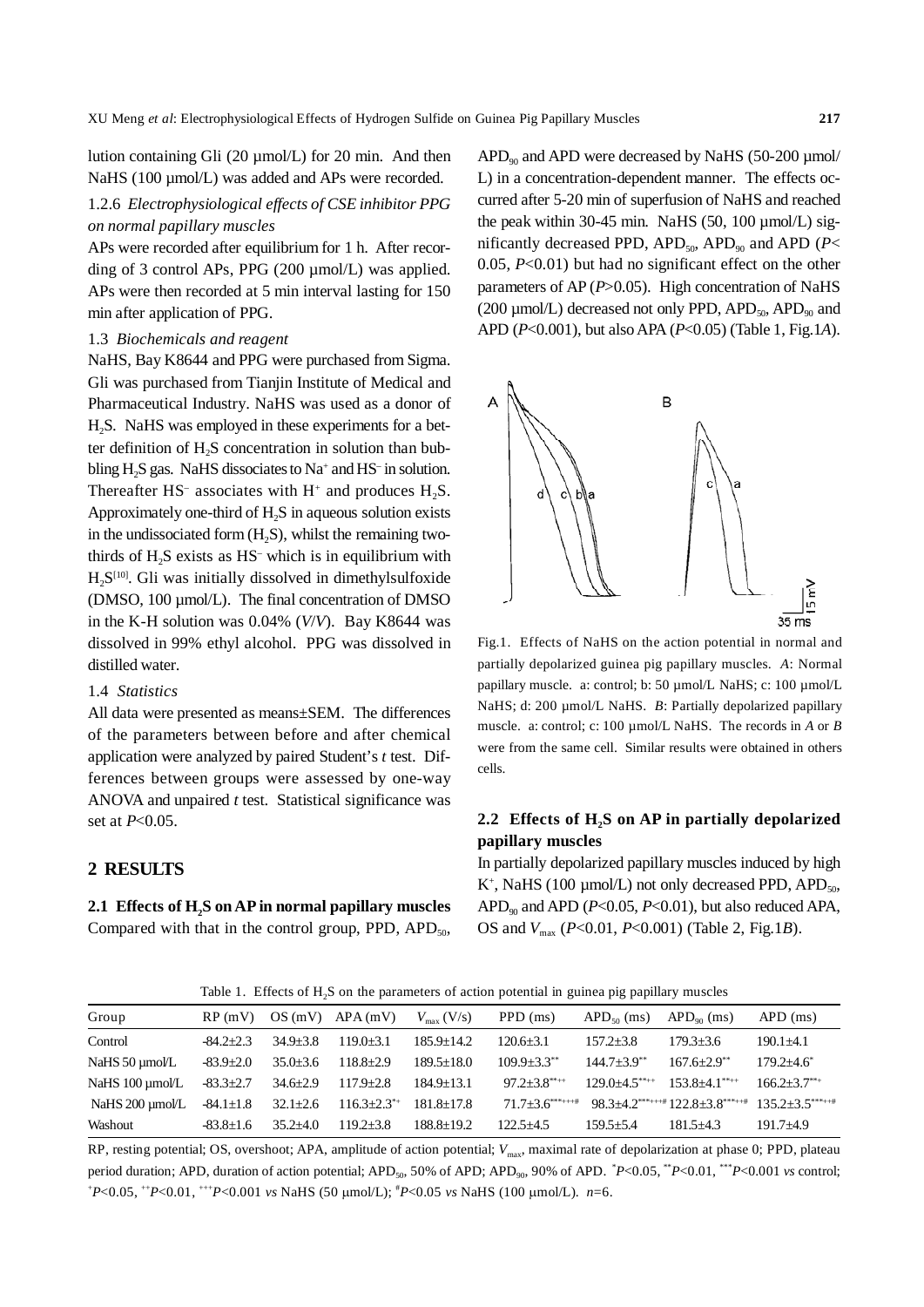Table 2. Effects of  $H_2S$  on the parameters of action potential in partially depolarized papillary muscles

| Group       | RP(mV)        | OS(mV)       | $APA$ (mV)                 | $V_{\text{max}}$ (V/s)     | PPD (ms)                   | $APD50$ (ms)            | $APDoo$ (ms)  | APD (ms)                    |
|-------------|---------------|--------------|----------------------------|----------------------------|----------------------------|-------------------------|---------------|-----------------------------|
| Control     | $-55.7+2.3$   | $35.8 + 3.1$ | $91.3 + 2.8$               | $31.8 + 5.1$               | $98.2 + 4.2$               | $130.1 + 5.6$           | $142.3 + 5.4$ | $154.5 + 5.3$               |
| <b>NaHS</b> | $-54.6+2.7$   |              | $25.9+3.8$ *** 80.4+2.1 ** | $17.5 + 4.5$ <sup>**</sup> | $78.4 + 4.3$ <sup>**</sup> | $106.3+5.7$ $119.0+6.2$ |               | $127.9 + 4.9$ <sup>**</sup> |
| Washout     | $-56.1 + 2.6$ | $36.2 + 4.1$ | $92.2 + 3.7$               | $28.3 + 5.7$               | $96.2 \pm 4.9$             | $127.7 \pm 6.1$         | $140.4 + 6.7$ | $154.3 + 6.2$               |
|             |               |              |                            |                            |                            |                         |               |                             |

\* *P*<0.05, \*\**P*<0.01, \*\*\**P*<0.001 *vs* control. *n*=6.

### 2.3 Effects of Gli on H<sub>2</sub>S-induced changes of AP in **papillary muscles**

PPD,  $APD_{50}$ ,  $APD_{90}$  and  $APD$  were significantly decreased by NaHS (100 µmol/L) compared with that in the control group ( $P<0.01$ ). K<sub>ATP</sub> channel blocker Gli (20  $\mu$ mol/L) alone had no significant effect on AP (*P*>0.05). After pretreatment with Gli, the electrophysiological effects of NaHS (100  $\mu$ mol/L) were partially inhibited. PPD, APD<sub>50</sub>, APD<sub>90</sub> and APD were significantly different from those in the control group (*P*<0.05, *P*<0.01) and those in NaHS group (*P*<0.05, *P*<0.01) (Table 3).

### 2.4 Effects of Bay K8644 on H<sub>2</sub>S-induced changes **of AP in papillary muscles**

L-type calcium channel agonist Bay K8644 (0.5 µmol/L) markedly increased PPD,  $APD_{50}$ ,  $APD_{90}$  and  $APD$  ( $P<$ 0.05, *P*<0.01, *P*<0.001), but had no significant effect on RP, OS, APA and  $V_{\text{max}}$  ( $P > 0.05$ ). After pretreatment with Bay K8644, the electrophysiological effects of NaHS (100  $\mu$ mol/L) were partially inhibited. PPD, APD<sub>50</sub>,  $APD<sub>90</sub>$  and  $APD$  were significantly different from those in the control group  $(P<0.05, P<0.01, P<0.001)$  and those in NaHS group (*P*<0.05, *P*<0.01, *P*<0.001) (Table 4).

2.5 Effects of H<sub>2</sub>S on AP in normal papillary muscles **superfused with Ca2+-free K-H solution containing Gli** Superfusion with  $Ca^{2+}$ -free K-H solution instead of the normal K-H solution significantly shortened PPD,  $APD<sub>50</sub>$ ,  $APD<sub>90</sub>$ and APD (*P*<0.001), and decreased OS and APA (*P*<0.05). After pretreatment with  $Ca^{2+}$ -free K-H solution containing Gli (20  $\mu$ mol/L), the electrophysiological effects of NaHS (100  $\mu$ mol/L) were completely inhibited. PPD, APD<sub>50</sub>,  $APD<sub>90</sub>$  and APD were not significantly different from those in Ca<sup>2+</sup>-free K-H solution ( $P > 0.05$ ) (Table 5).

**2.6 Effects of PPG on AP in normal papillary muscles** PPG (200  $\mu$ mol/L) significantly increased PPD, APD<sub>50</sub>,  $APD<sub>90</sub>$  and  $APD$  ( $P<0.01$ ), but had no significant effect on the other parameters of AP (*P*>0.05). The effects occurred after 30-40 min of superfusion of PPG and reached the peak within 90-120 min (Table 6).

Table 3. Effects of Gli (20  $\mu$ mol/L) on H<sub>2</sub>S-induced changes of action potential in guinea pig papillary muscles

| Group       | RP(mV)      | OS(mV)       | $APA$ (mV)    | $V_{\text{max}}$ (V/s) | PPD (ms)                   | $APD_{50}$ (ms)                                           | $APD_{\omega_0}$ (ms)       | $APD$ (ms)                  |
|-------------|-------------|--------------|---------------|------------------------|----------------------------|-----------------------------------------------------------|-----------------------------|-----------------------------|
| Control     | $-82.1+3.1$ | $36.7 + 2.5$ | $118.8 + 2.4$ | $176.3 + 15.3$         | $77.6 + 2.6$               | $105.2 + 3.1$                                             | $131.3 + 3.3$               | $143.1 + 3.5$               |
| <b>NaHS</b> | $-80.7+3.2$ | $35.8 + 2.8$ | $116.4 + 2.7$ | $173.9 + 18.2$         | $55.4 + 3.2$ <sup>**</sup> | $78.6 + 4.0$ <sup>**</sup>                                | $105.1 + 5.1$ <sup>**</sup> | $118.0 + 4.6$ <sup>**</sup> |
| Gli         | $-82.2+2.9$ | $35.5 + 3.1$ | $117.8 + 2.9$ | $175.3 + 20.1$         | $78.4 + 3.3^{++}$          | $106.3 + 4.2^{+4}$                                        | $131.6 + 5.3^{++}$          | $143.0 + 4.8^{++}$          |
| Gli+NaHS    | $-81.9+3.0$ | $35.4 + 3.1$ | $117.5 + 2.8$ | $174.7+21.3$           |                            | $65.8+3.1***$ $91.1+3.9***$ $119.1+4.6***$ $132.3+5.1***$ |                             |                             |
| Washout     | $-81.8+2.2$ | $36.2 + 3.8$ | $118.1 + 3.3$ | $177.4 + 22.3$         | 79.6±3.4                   | $107.7 + 4.3$                                             | $132.3 + 5.1$               | $144.5 + 4.9$               |

\* *P*<0.05, \*\**P*<0.01 *vs* control; + *P*<0.05, ++*P*<0.01 *vs* NaHS; # *P*<0.05, ##*P*<0.01 *vs* Gli. *n*=6.

Table 4. Effects of Bay K8644 (0.5  $\mu$ mol/L) on H<sub>2</sub>S-induced changes of action potential in guinea pig papillary muscles

| Group            | RP(mV)          |                | $OS(mV)$ APA $(mV)$ | $V_{\text{max}}$ (V/s) | PPD (ms)                        | $APD_{50}$ (ms)                                                                          | $APDoo$ (ms)                                                    | $APD$ (ms)                                            |
|------------------|-----------------|----------------|---------------------|------------------------|---------------------------------|------------------------------------------------------------------------------------------|-----------------------------------------------------------------|-------------------------------------------------------|
| Control          | $-83.3+2.3$     | $33.7 + 3.8$   | $116.9 + 2.6$       | $223.0+23.1$           | $92.6 + 4.7$                    | $123.3 + 5.1$                                                                            | $154.1 + 4.9$                                                   | $169.7 + 4.3$                                         |
| <b>NaHS</b>      | $-82.9+3.7$     | $33.1 + 4.2$   | $115.8 + 4.3$       | $218.2 + 30.6$         | $68.3 + 3.7$                    | $94.1 + 4.5$ <sup>**</sup>                                                               | $126.3+3.1***$                                                  | $141.0 + 2.8$ ***                                     |
| <b>Bay K8644</b> | $-83.1 \pm 4.3$ | $34.2 + 5.2$   | $117.4 + 3.3$       | $235.8 + 40.0$         | $106.5 \pm 2.9$ <sup>****</sup> | $140.1 + 3.6$ ****                                                                       | $171.7 + 4.3***$                                                | $186.2 \pm 3.2$ *****                                 |
| Bay K8644 +      | $-82.8+4.2$     | $33.6 \pm 4.9$ | $116.5 + 4.2$       | $221.2 + 36.1$         |                                 | $83.2+3.5^{*+\triangle\triangle}$ 112.0+4.4 <sup>*+<math>\triangle\triangle</math></sup> | $143.0 \pm 3.8$ <sup>**++ <math>\triangle\triangle</math></sup> | $157.3 \pm 3.1$ ***++ $\triangle \triangle \triangle$ |
| <b>NaHS</b>      |                 |                |                     |                        |                                 |                                                                                          |                                                                 |                                                       |
| Washout          | $-83.9+4.3$     | $33.9 + 5.1$   | $118.0 + 4.8$       | $228.1 + 24.8$         | $93.5 \pm 3.8$                  | $124.5 + 4.7$                                                                            | $155.3 + 3.9$                                                   | $169.9 + 4.4$                                         |
|                  |                 |                |                     |                        |                                 |                                                                                          |                                                                 |                                                       |

\* *P*<0.05, \*\**P*<0.01, \*\*\**P*<0.001 *vs* control; + *P*<0.05, ++*P*<0.01, +++*P*<0.001 *vs* NaHS; △△*P*<0.01, △△△*P*<0.001 *vs* Bay K8644. *n*=6.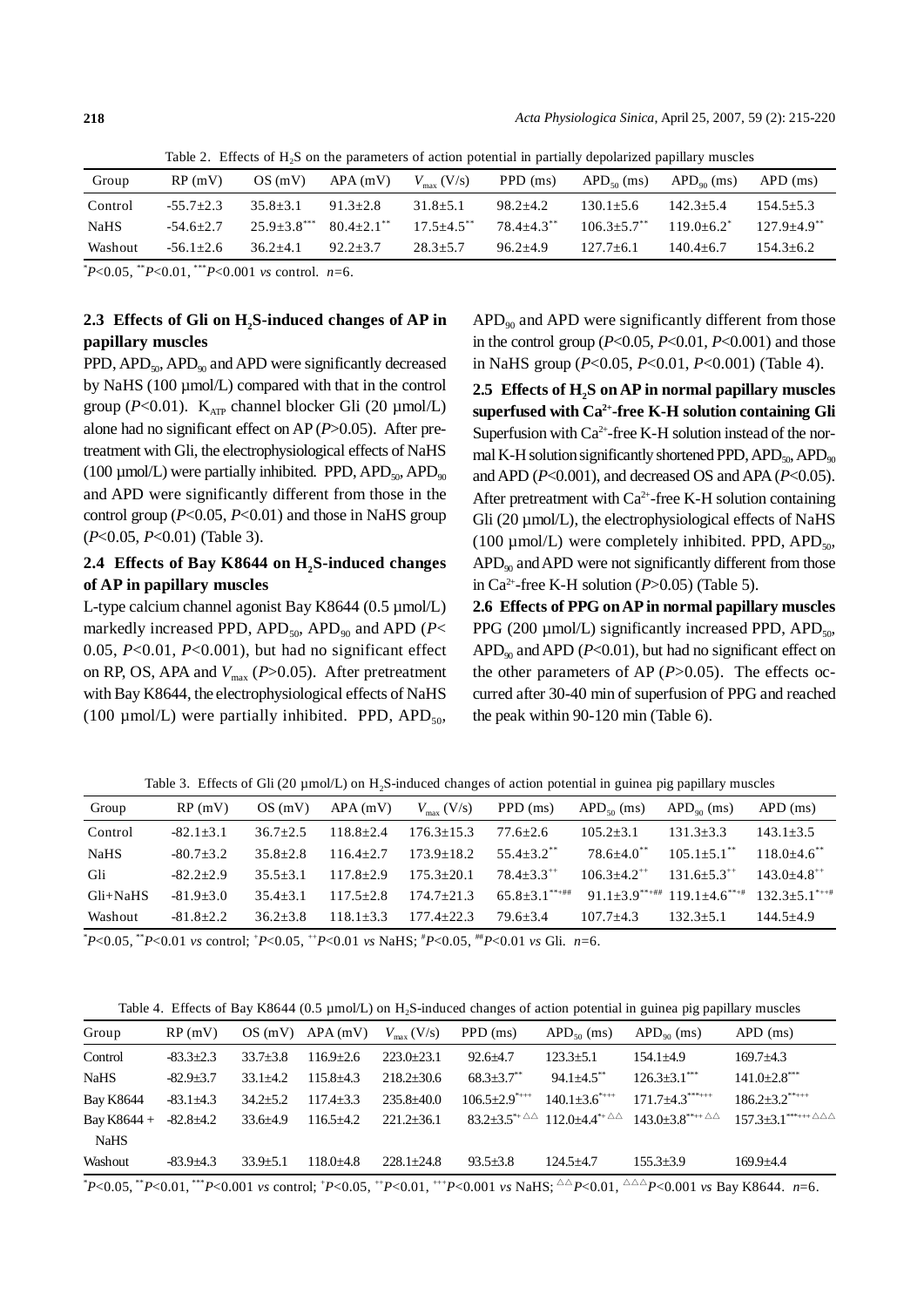| Group                   | RP(mV)          | OS(mV)                       | $APA$ (mV)                  | $V_{\text{max}}$ (V/s) | $PPD$ (ms)                   | $APD_{50}$ (ms)                | $APD90$ (ms)                  | $APD$ (ms)                       |
|-------------------------|-----------------|------------------------------|-----------------------------|------------------------|------------------------------|--------------------------------|-------------------------------|----------------------------------|
| Control                 | $-80.3 \pm 2.5$ | $31.7 + 3.4$                 | $111.9 \pm 2.8$             | $220.0+23.6$           | $96.6 \pm 4.9$               | $129.3 + 5.5$                  | $165.1 + 4.7$                 | $181.7 \pm 3.3$                  |
| <b>NaHS</b>             | $-79.9+3.7$     | $31.1 + 4.0$                 | $111.5 + 3.5$               | $216.2 + 32.6$         | $70.3 \pm 3.7$ **            | $101.1 + 4.8$ **               | $137.3 \pm 4.1$ <sup>**</sup> | $153.5 + 4.8$ **                 |
| $Ca2+$ -free            | $-80.1 \pm 4.3$ | $25.2 + 3.2^{*+}$            | $103.4 + 3.8^{*+}$          | $216.9 + 37.9$         | $20.5 \pm 3.9$ ***+++        | $38.1 + 4.6$ ***               | $71.7 + 3.8***$               | $84.2 + 3.3***$                  |
| $Ca^{2+}$ -free + Gli   | $-80.8+4.2$     | $24.6 + 2.9^{*+}$            | $103.5+4.1$ <sup>*+</sup>   | $215.2+29.4$           | $20.2 \pm 3.5$ ***+++        | $38.3 + 4.4***$                | $72.0 \pm 3.6$ ******         | $83.8 \pm 2.9$ *******           |
| $Ca^{2+}$ -free + Gli + | $-81.8+3.5$     | $24.3 \pm 3.3$ <sup>**</sup> | $102.9 + 3.7$ <sup>*+</sup> | $216.2 + 35.2$         | $20.0+3.6$ <sup>***+++</sup> | $37.9 + 4.0$ <sup>***+++</sup> | $71.4 + 3.7***$               | $82.7 \pm 2.1$ <sup>***+++</sup> |
| <b>NaHS</b>             |                 |                              |                             |                        |                              |                                |                               |                                  |
| Washout                 | $-80.9 \pm 3.3$ | $31.9 \pm 4.6$               | $112.3 \pm 3.8$             | $221.1 + 34.5$         | $97.5 \pm 4.3$               | $130.5+4.8$                    | $167.3 \pm 4.9$               | $183.9 \pm 4.0$                  |
|                         |                 |                              |                             |                        |                              |                                |                               |                                  |

Table 5. Effects of H<sub>2</sub>S on the parameters of action potential in normal papillary muscles superfused with Ca<sup>2+</sup>-free K-H solution containing Gli (20 µmol/L)

\* *P*<0.05, \*\**P*<0.01, \*\*\**P*<0.001 *vs* control; + *P*<0.05, +++*P*<0.001 *vs* NaHS. *n*=6.

Table 6. Effects of PPG (200 µmol/L) on the parameters of action potential in guinea pig papillary muscles

| Group      | RP(mV)      | OS(mV)       | APA(mV)       | $V_{\text{max}}$ (V/s) | PPD (ms)                    | $APD_{50}$ (ms)             | $APD_{\omega_0}$ (ms) | $APD$ (ms)                  |
|------------|-------------|--------------|---------------|------------------------|-----------------------------|-----------------------------|-----------------------|-----------------------------|
| Control    | $-78.0+2.6$ | $31.6 + 2.4$ | $109.4 + 2.9$ | $196.2 + 20.3$         | $101.6 + 4.1$               | $134.3 \pm 5.2$             | $160.5 \pm 5.9$       | $174.7 + 5.5$               |
| <b>PPG</b> | $-81.5+3.1$ | $30.6 + 3.9$ | $112.0 + 3.0$ | $198.5 + 21.1$         | $110.2 + 4.2$ <sup>**</sup> | $144.7 + 5.4$ <sup>**</sup> | $170.0 + 6.2$         | $184.5 + 6.0$ <sup>**</sup> |

 $*$ <sup>\*</sup>*P*<0.01 *vs* control. *n*=6.

### **3 DISCUSSION**

The present study showed that  $H<sub>2</sub>S$  could concentrationdependently decrease PPD,  $APD_{50}$ ,  $APD_{90}$  and  $APD$  of  $AP$ in the guinea pig papillary muscles. It has been widely accepted that the APD is mainly dependent on PPD, which is influenced by potassium efflux and calcium influx. Therefore, any factor promoting potassium efflux or/and inhibiting calcium influx may decrease PPD.

The slow response AP was induced in the papillary muscles by exposure to K-H solution containing KCl (18 mmol/L) and isoprenaline  $(1.5 \mu \text{mol/L})$ . Under these conditions, calcium currents play an important role in the depolarization of AP, while both potassium currents and calcium currents play important roles in the repolarization of AP. H2S significantly reduced not only APA, OS and  $V_{\text{max}}$ , but also PPD, APD<sub>50</sub>, APD<sub>90</sub> and APD of slow response AP. It's suggested that the decrease in calcium influx may be related to the effects of  $H_2S$ .

 $H_2S$  is the first identified gaseous opener of  $K_{ATP}$  channels in VSMCs<sup>[9]</sup> and  $K_{ATP}$  channels widely distribute in myocardium<sup>[17-19]</sup>. Geng *et al.* recently reported that  $H_2S$ could be endogenously produced by heart tissues, as a physiological cardiac function regulator, and mediated by  $K_{ATP}$  channel pathway<sup>[8]</sup>. So we observed the effects of  $K_{ATP}$  channel blocker Gli on H<sub>2</sub>S-induced changes of AP. Gli could partially inhibit the electrophysiological effects of  $H<sub>2</sub>S$ . The results indicate that the effects of  $H<sub>2</sub>S$  on APD are in part due to the enhancement of potassium efflux through the opening of  $K_{ATP}$  channels.

In order to examine the effect of  $H<sub>2</sub>S$  on calcium influx, we used the L-type  $Ca^{2+}$  channel agonist Bay K8644. Bay K8644 also partially inhibited the electrophysiological effects of H<sub>2</sub>S. The results indicate that the reduction of calcium influx may also contribute to the effects of  $H_2S$ .

Moreover, to further analyze the mechanisms involved, we observed the effects of  $H_2S$  on AP in the normal papillary muscles in  $Ca^{2+}$ -free K-H solution containing Gli. Pretreatment with Ca2+-free K-H solution containing Gli completely blocked the effects of  $H_2S$ . The results indicate that the effects of  $H_2S$  on APD are due to the changes of potassium and calcium currents.

In addition, it was observed that high concentration of H<sub>2</sub>S (200 µmol/L NaHS) decreased APA, suggesting a possible inhibition of sodium channel or/and a reduction of calcium influx by  $H_2S$ .

The results so far only discussed the effects of exogenous  $H<sub>2</sub>S$ . To determine the function of endogenous  $H<sub>2</sub>S$ , PPG (an inhibitor of CSE) was used in our experiment. Zhao *et al*. reported that PPG might be membrane-permeable, and that it had the potential to be used to study the physiological function of endogenously produced  $H_2S^{[11]}$ . In the present study, after pretreatment with PPG (200 µmol/L),  $PPD$ ,  $APD<sub>50</sub>$ ,  $APD<sub>90</sub>$  and  $APD$  were significantly increased compared with that in the control papillary muscles. These results indicate that endogenous H<sub>2</sub>S generated by cardiac tissues may play an important role in regulating AP in guinea pig papillary muscles.

Recently, some reports indicated that H<sub>2</sub>S exerted cardiovascular protective function. The reduced production